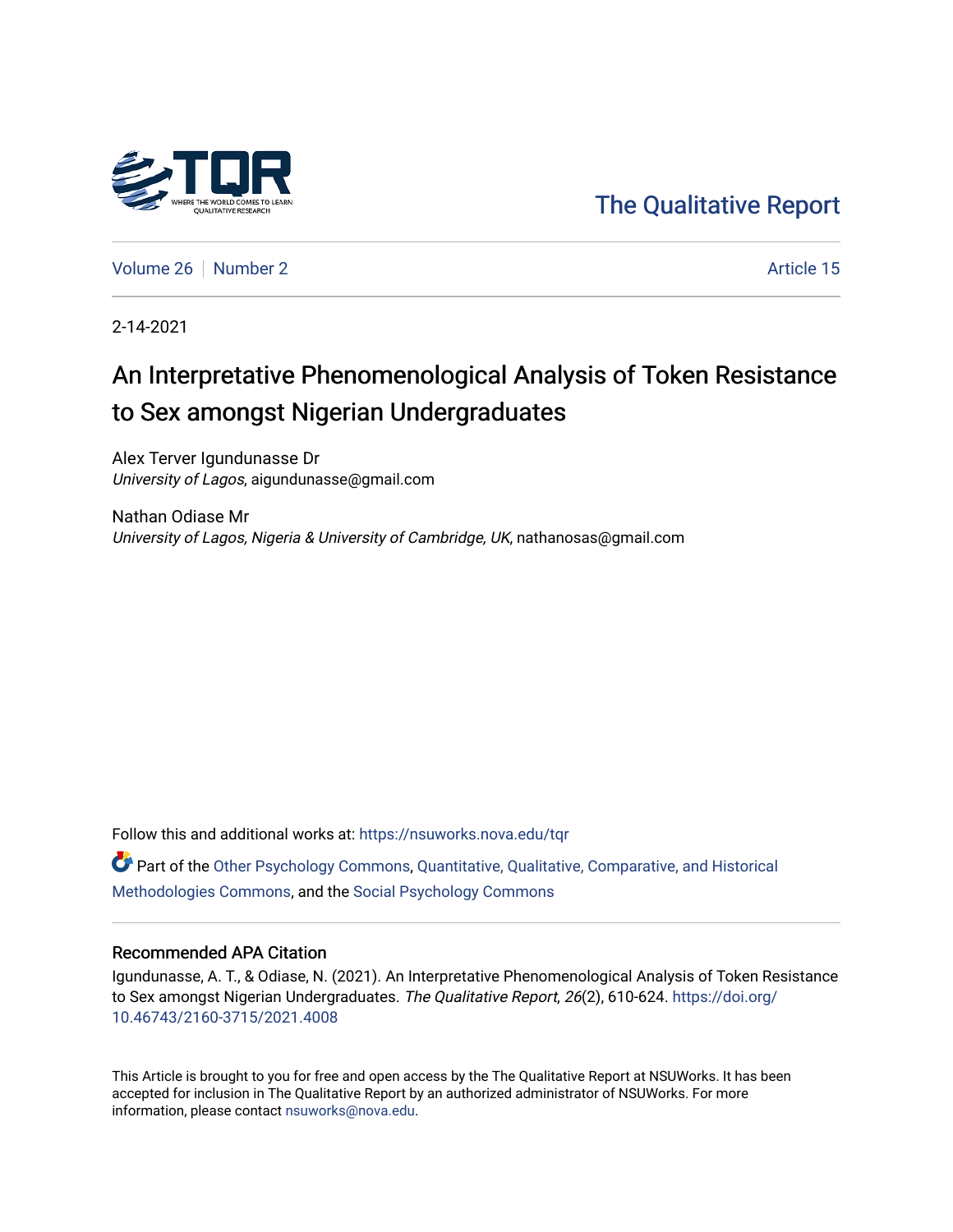# **Qualitative Research Graduate Certificate** Indulge in Culture Exclusively Online . 18 Credits **LEARN MORE**



## Abstract

It is apparent that existing social conventions unofficially mandates women to refuse sexual advances even when there may be the intention to engage. The adherence to this social script is what is referred to as token resistance or scripted refusal. Some studies have explored the subject of token resistance from a number of perspectives that attempt to identify the underlying reasons why women engaging in token resistance. However, there is very little research on this subject from the Nigerian perspective. This this study sought to explore token resistance further in order to understand the cultural cogency or peculiarity of the concept in the Nigerian context. This is because based on available literature, the conceptualization of token resistance may be different. With the use of purposive sampling technique, four sexually active women and undergraduates, volunteered to participate in the study. They were interviewed to understand their unique experiences and perception about token resistance using the principles of Interpretative Phenomenological Analysis (IPA) It was discovered that factors like personal pride, self-control, emotional security of relationship and the gratification of increased attention were responsible for women's rejection of sexual advances even when there was the intention to do so. The study also got a better understanding of how women culturally represent this concept in Nigeria. We highlight limitations of the study and suggest areas for further study research.

## Keywords

Interpretative Phenomenological Analysis, Nigeria, scripted refusal, sexual advances, token resistance

#### Creative Commons License



This work is licensed under a [Creative Commons Attribution-Noncommercial-Share Alike 4.0 License](https://creativecommons.org/licenses/by-nc-sa/4.0/).

#### Acknowledgements

We profoundly thank the students who accepted to participate in this study.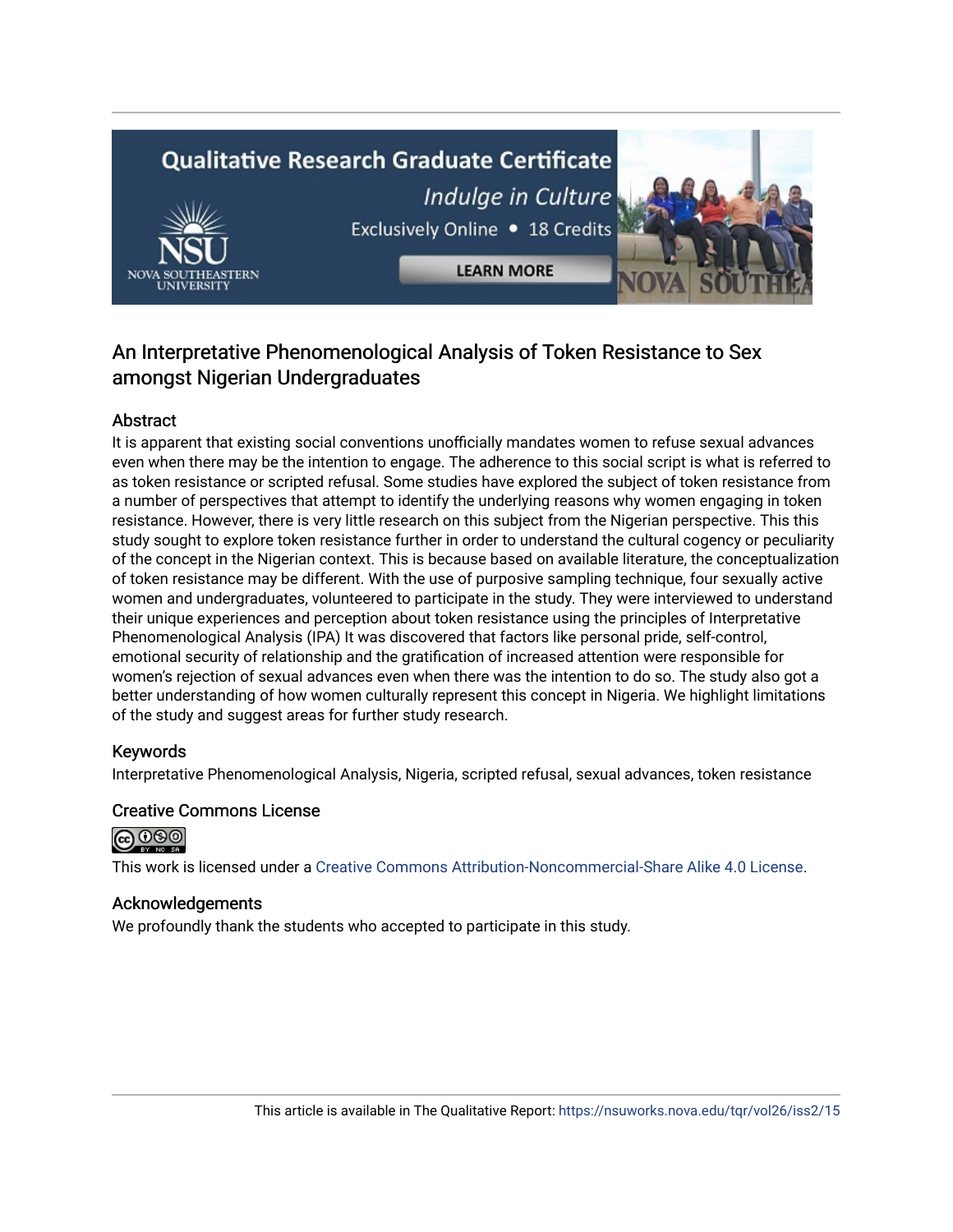

# **An Interpretative Phenomenological Analysis of Token Resistance to Sex amongst Nigerian Undergraduates**

Alex Terver Igundunasse University of Lagos, Nigeria

Nathan Odiase University of Lagos, Nigeria & University of Cambridge, UK

It is apparent that existing social conventions unofficially mandates women to refuse sexual advances even when there may be the intention to engage. The adherence to this social script is what is referred to as token resistance or scripted refusal. Some studies have explored the subject of token resistance from a number of perspectives that attempt to identify the underlying reasons why women engaging in token resistance. However, there is very little research on this subject from the Nigerian perspective. This this study sought to explore token resistance further in order to understand the cultural cogency or peculiarity of the concept in the Nigerian context. This is because based on available literature, the conceptualization of token resistance may be different. With the use of purposive sampling technique, four sexually active women and undergraduates, volunteered to participate in the study. They were interviewed to understand their unique experiences and perception about token resistance using the principles of Interpretative Phenomenological Analysis (IPA) It was discovered that factors like personal pride, self-control, emotional security of relationship and the gratification of increased attention were responsible for women's rejection of sexual advances even when there was the intention to do so. The study also got a better understanding of how women culturally represent this concept in Nigeria. We highlight limitations of the study and suggest areas for further study research.

*Keywords:* Interpretative Phenomenological Analysis, Nigeria, scripted refusal, sexual advances, token resistance

## **Introduction**

A cursory look at sexual behaviors in existing social structures in the Nigerian society revels the adherence to normative or traditional perspectives of sexuality. These are the roles and standards in which sexual behaviors in social settings or society are judged and measured (Canan, Jozkowski, & Crowford, 2016: Walker, 1997). Although the acceptance of these standards is not necessarily enforced, considerable pressure form society and the fears of being rejected constrain most people to comply even when inclined to act otherwise (Deaux & Major,1987).

This is the premise within which the concept of token resistance was shaped (Muelehlenhard & Rodgers, 1998). The study of token resistance was pre-empted by the need to explore the traditional sexual script which dictates that women should not directly declare their interest in engaging in sexual activity even if they want to and that men should constantly persist in their public declaration of sexual interest from women (Baumeister & Leary, 1995;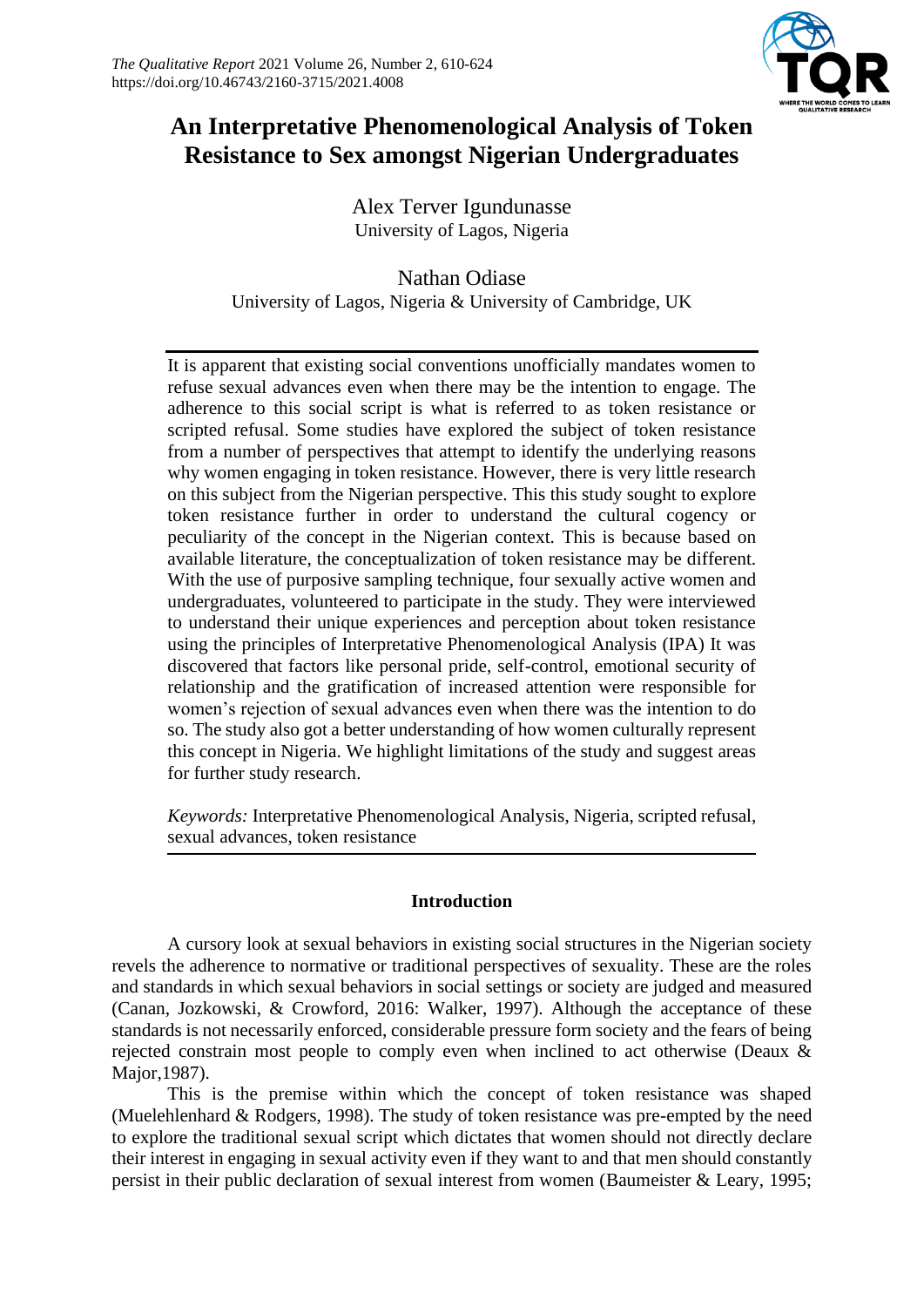Burkett  $\&$  Hamilton, 2012). In other words, the concept of token resistance simply means refusal of sexual activity or offers while intending to engage in that activity (Walker, 1997). Therefore, understanding the psychological underpinnings for such a "refusal" when it may not necessarily be a "refusal" within the Nigerian context is the focus of current research.

As a conservative African society, Nigeria's approach towards sexuality is woven around rigid religious and traditional norms. This has made most ethnic communities less receptive to progressive ideologies of sexual freedom and fluidity. Of significance, is the patriarchal family structures and adoption of authoritarian parenting styles that constantly reinforce the rigidity of its moral landscape (Ayansiji, 2010). Nigeria is also a nation with one of the highest religious orientation in the world, with the northern part predominately Muslim and the southern, Christianity (Nakpodia, Shrives, & Sorour, 2018). This scenario further asphyxiates the acceptance of liberal perspectives with regards to sexuality and often deems any overt expression as immoral (Onyemelukwe & Achor, 2013). It is on this foundation that Nigerian sexual scripts are constructed and enforced thereby making it a distinctive setting for this research. These scripts are highly selective, intensively punitive and morally restrictive, thus making sexual expression more subtle and covert. Based on pedestrian experience, lady may not readily concede that she craves sexual intimacy, and this is not just because it makes her sound promiscuous but also because such expression as viewed as morally objectionable in the Nigerian context. Therefore, dynamic interaction between religious, traditional and ethic standards of morality makes people more prone to display token resistance to sex in Nigeria.

On a broader context, the rise of the #Metoo movement around the world consolidates the need to engage in studies of this nature within the academia. The #Metoo is targeted at ensuring that women who are victims of sexual violence and abuse, are given a secure platform to speak out (Bhattacharyya, 2016b). Its success so far has been inspiring, specifically to women who aim to protect bodily autonomy and sexual freedom (Bronstein, 2005; Bhattacharyya, 2014). Although there are precursors to the existence of sexual or social scripts, the #Metoo movement places sexual consent above anything else as this serves as a deterrent to potential sexual abuse (Bhattacharyya, 2016a).

At this point, it is imperative to note that Token Resistance to Sex is a concept specifically restricted to those who have genuine intensions to engage in sexual activity (Muelehlenhard & Rodgers, 1998), but decide not to express them, due to the influence of dynamic cultural factors. This aspect of culture is explored in this study. To be explicit, the instrumental purpose of this study is to answer two fundamental questions; 1. At what point does a lady say no, when intending to say yes, when a sexual advance is made towards them? 2. What factors are qualitatively responsible for that response? On a broader note, this research, seeks to contribute to this invaluable global conversation by ensuring that genuine sensual intentions of women are recognized and the comprehension of their responses in sexually vulnerable settings are understood. In other words, is the Nigerian woman any different from women in Western world in the way they react to sexual advances? This is essential the import of this paper.

At the inception of the use of the concept, Muehlenhard and McCoy (1991)'s article argued for the use of the term "scripted refusal" instead of "token resistance." The article suggested that the use of the word "token" could be interpreted as manipulative and conventionally unscrupulous. They also suggested that the word "resistance" sounded like a defensive physical refusal to engage in sexual activity despite secretly intending to do so (Muehlenhard & MacNaughtonm, 1988). Thus, the use of the term "scripted refusal" sounded more fitting as it represented a verbal refusal to deviate from the traditional sexual scripts. However, Muehlenhard (2011)'s use of token resistance as the appropriate term to describe the phenomenon has been more widely used in related studies than the term scripted refusal. Despite this evolution in the etymology of the concept, researchers have continued to explore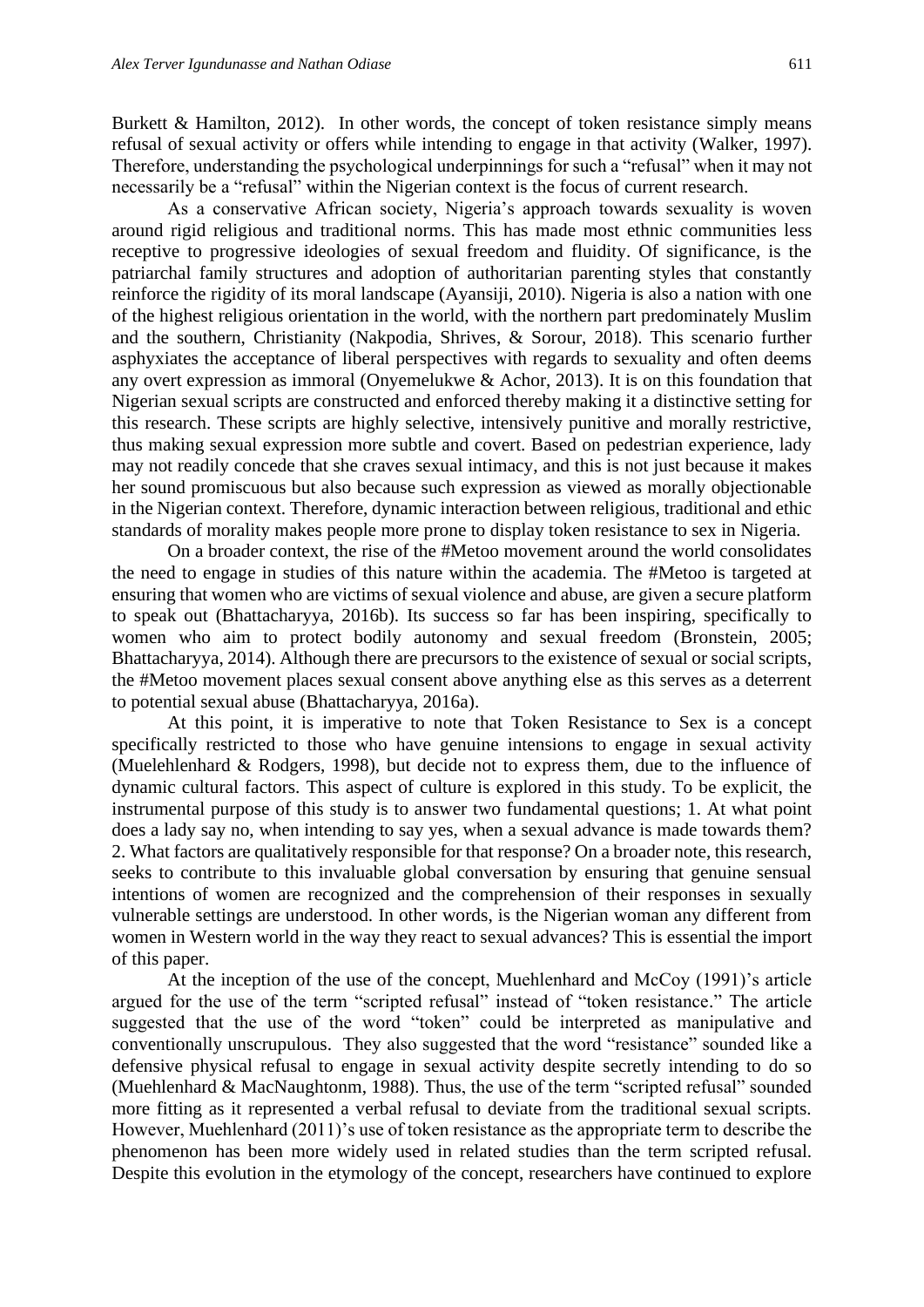this concept (e.g., see, Canan, Jozkowski, & Crawford, 2016; Shafer, Ortiz, Thompson, & Huemmer, 2018). The current study will most preferably use the term token resistance.

#### **Psychological Basis of Study**

In this study, we sought to expand literature by exploring the cogency and cultural perspectives within which token resistance occurs. It further seeks to identify the psychological underpinnings of token resistance within the context that values may differ from country to country or culture to culture. This involved the in-depth inquiry into the cognitive and emotional states of people who engage in token resistance to sex.

In addition, we also sought to explore the basis of the level of compliance to existing sexual or social scripts that have already established ways in which women or men may act in social settings. Therefore, understanding the circumstances within which token resistance is more or less likely to occur was a key part of the study because it delved deeply into the meaning making processes of the females who are the main participants in the study of this phenomenon (Muehlenhard & Rodgers, 1998). Apart from that we sought to understand how other intrinsic factors like personality, motivation, moral convictions, and values play out in token resistance to sex and how these factors could interact to understand responses to sexual advances (Rutherford, 2011).

## **Review of Literature**

Sexual miscommunication could be explained as the inability to convey clear information about intentions as regards sexual activity. Token resistance to sex is therefore can be seen as an aspect of sexual misinformation that emerged as a result of existing serotypes in the media and literature that women constantly resist sexual advances while secretly craving it (Koukounas & Letch, 2001)

The study by Muehlenhard and Hollabaugh (1988) aimed at establishing empirical evidence for the acceptance or rejection of these stereotypes. They did this by asking women if they have openly rejected offers for sexual activity while secretly intending to engage in it. Their study revealed that over 39% of these women confirmed that they engaged in token resistance to sex. When asked the rationale for their resistance, the women asserted that they acted in that way a few times because they felt it was the ideal way to act in social settings. The study clearly identified three reasons why women engaged in token resistance. The first is for "Practical Reasons", where women literally fear to appear promiscuous in society or to their male counterpart. The study further examined deeper into the protection of public image and perceptions which have been largely shaped by sexual scripts. The second reason identified was "Inhibition –Related Reasons," in which moral and religious values pay a pivotal role in increasing the level of resistance even with strong intention to engage in sexual activity. Successful resistance leads to a sense of fulfilment that values have been upheld despite the challenging test of sexual intention. The final reason identified is the "Manipulative Reasons," where ladies resist so has to feel in control and as to get whatever they want from the men demanding for sexual activity.

Further study was done by Muehlenhard and McCoy (1991), revealed that 37% of the women interviewed regularly engage in token resistance. This is as a result of existing sexual beliefs, attitude and stereotypes that exist in society. The study compared women who have engaged in token resistance (saying no when intending to say yes) with those who did not. The comparative analysis showed that the token resistance category were more likely to have sexual attitudes that paint romantic or sexual relationship as confrontational and combative. It further added that men should have to pay a hard price to get sexual satisfaction from women (Locke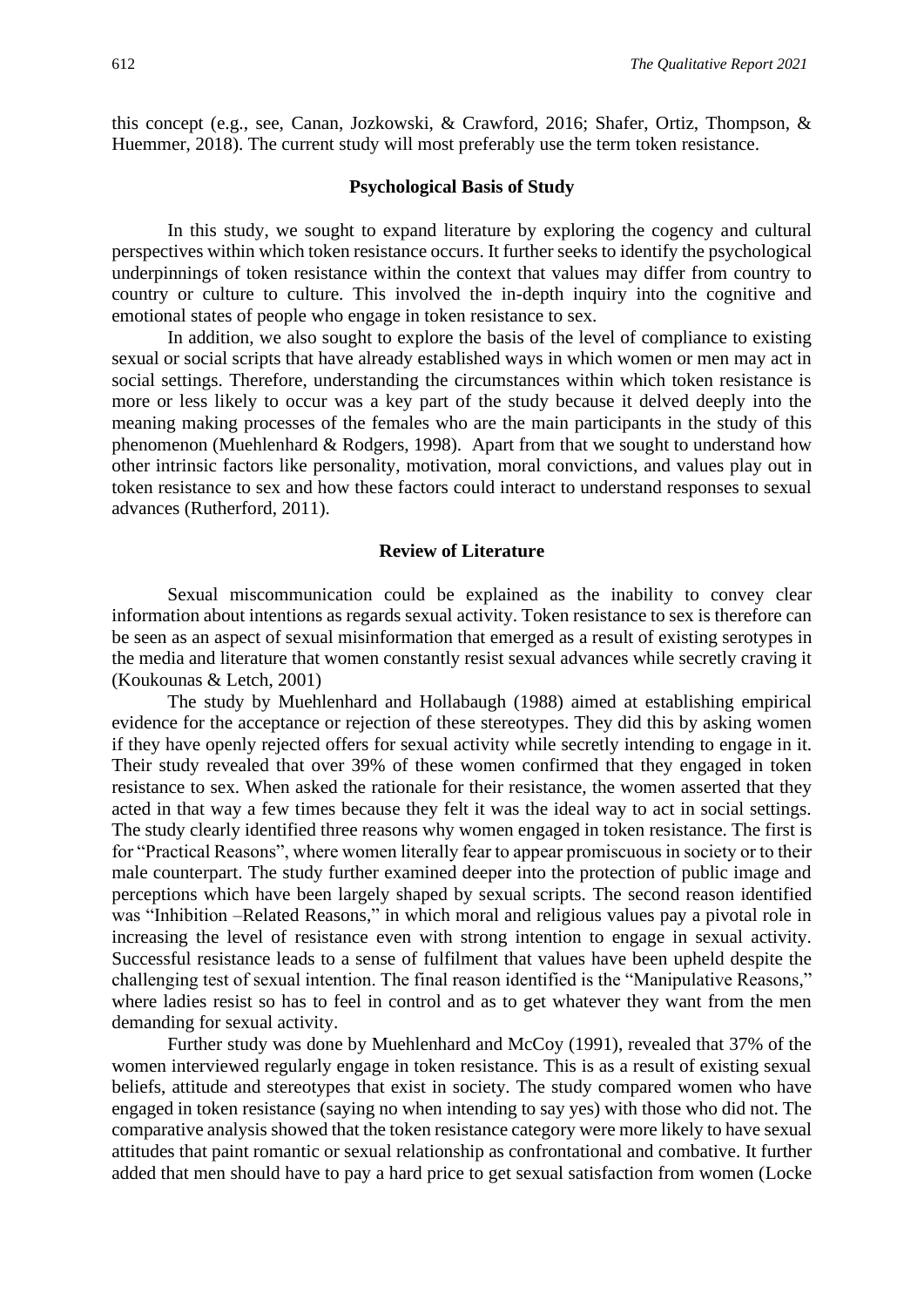& Mahalik, 2005). It is a belief that women have the ultimate supremacy when it comes to sexual activity and they must exercise it optimally through token resistance in order to get the recognition they deserve (Muehlenhard & McCoy, 1991).

Shotland and Hunter (1995) identified some novel areas as regards token resistance to sex in what they called the memory consolidation hypothesis. The women they interviewed revealed that most times they do not necessarily consent to having sex in token resistance situation. Some of them may actually have intentions not to engage in sexual activity, which is in congruence to rejection of sexual advances, but during the course of the sexual request, some of them may be persuaded to or may change their mind without actually admitting to it. Some of the women also revealed that their reason for resistance is due to the negative feelings that may emerge when they engage in sexual activity or when they appear too easy to get (Muehlenhard & McCoy, 1991).

Studies have also shown that women are most times under pressure to admit their affirmative intentions toward sexual activities even if they do not want to (DeLamater & Mac-Corquodale, 1979). On the flipside, the awareness of sexual double standards automatically places women and men to accept them even if critical self-appraisal may show a different intention. For example, the belief that, good women don't say just yes and real men don't just say no (Muehlenhard, 1988). Women do start the process of sex, though oftentimes indirectly (Perper & Weiss, 1987). It may make the women's' real intentions doubtful and act in ways that conform to these standards. In these situations, token resistance is reported to have a higher frequency and thus may push men to continue to persist even if they have been turned down repeatedly. With this background in mind, it is plausible to expect that token resistance may occur more with ladies who believe and conform to the traditional sexual scripts. However, very little studies have attempted look at this concept inductively to the best of our knowledge, especially within the Nigerian context. The current study therefore aims to explore how token resistance plays out distinctly in the Nigerian context and from the perspectives of our participants.

#### **Role of the Researchers**

The researchers in this study work in an academic community where discussions about the subject matter of this research often came-up in routine conversations. We then felt that as researchers, we should consider exploring the topic further in a systematic study. We reasoned that our roles as researchers in this study would be that of a neutral witness and empathic listeners of the process of gathering data. This required a highly detached yet extensively analytical approach to what the participants were saying. The rationale for that scenario was the extremely sensitive and personal nature of the data collected. In other words, participants were required to share unique experiences of their personal lives which is typically private. The moral landscape of Nigeria, as explained earlier in the introduction is punitive and restrictive to sexual expression. Therefore, we employed empathic listening as a tool to making the participants feel safe to say whatever they express about token resistance to sexual advances. This approach sought to help build the rapport with participants and to constantly enable them to feel understood. The researchers also played an important role in the optimal management of the interview process, to ensure that responses addressed the specific issues of interest and time used with acuity. In our own understanding, we reasoned that the most appropriate tool for data analysis, which is the Interpretative Phenomenological Analysis, would help in the indictive identification of specific themes and the emergent evolution of the data we gather from the participants.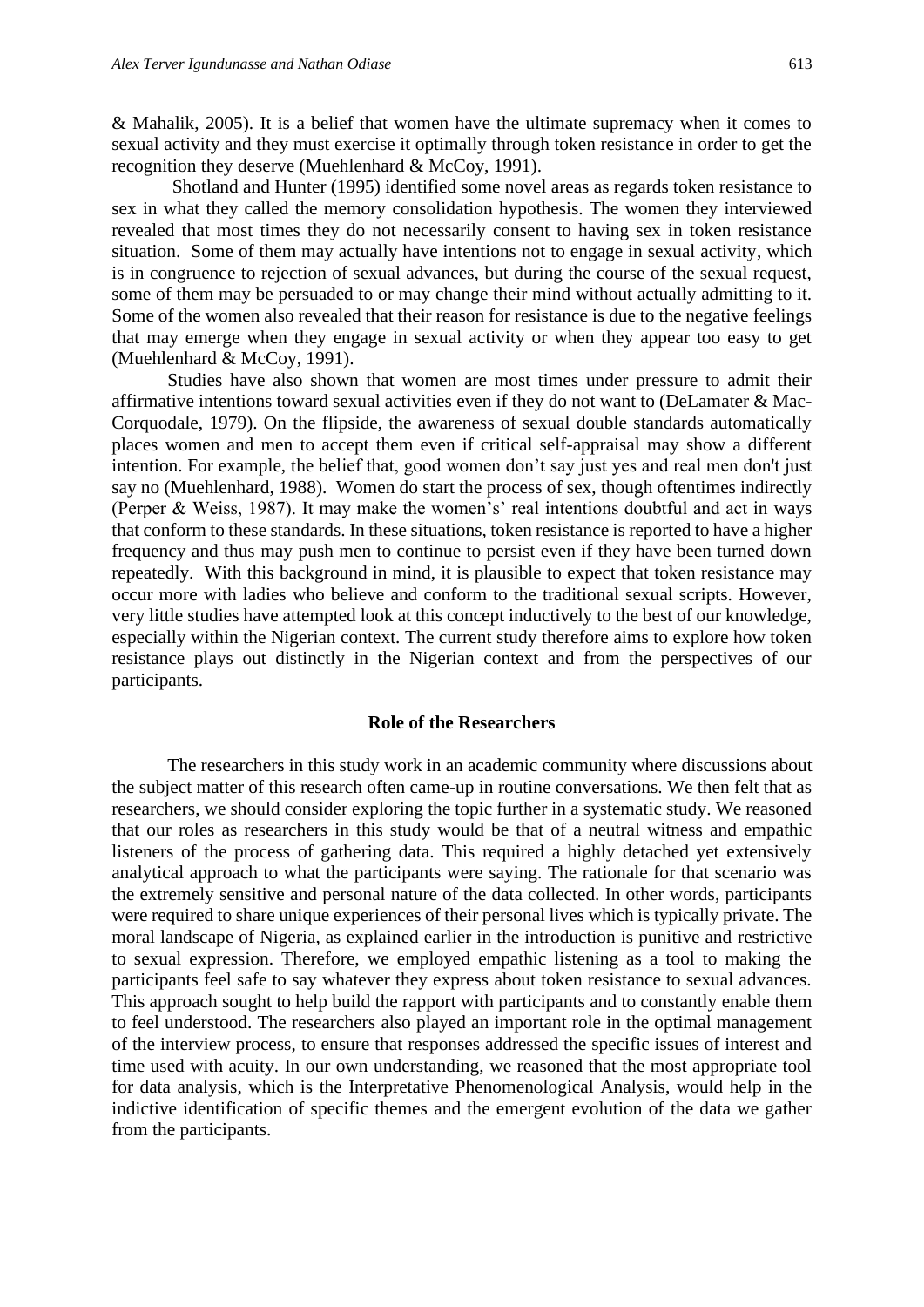#### **Method**

#### **Research Settings**

The research was conducted at the University of Lagos, Nigeria. It is a setting known for academic and social activities. Situated, in Lagos, Nigeria, the university is clearly at the centre of commensal activities and is one of the country most prestigious. Although, Lagos is vastly populated by the Yoruba ethnic group of Nigeria, it is one of the most diverse states in the country and it also attracts a lot of both local and international tourists. This is what makes the University of Lagos, one which is rich in cultural and ideological diversity. Furthermore, the campus encourages free speech and open discussion irrespective of your ideological leanings, making it the best possible location to carry out this study.

#### **Research Design**

For the purpose of improving the depth of the study, qualitative research methodology was used as the method of enquiry, this involved gathering non-numerical and detailed information through in-depth interviews. The inductive approach used in this methodology creates opportunities for constructive and reasoned interpretation of the perspectives of participants in the study. Its bottom-up approach lends precedence to observation before the development of theoretical principles or models to explain phenomena (Madill, Jordan & Shirley, 2000). Thus, it offers opportunities for the emergence of novel themes and ideas that can be used to explain phenomenon is distinct ways. It is also relatively biographical and implies that participants undergoing the interview are helped to identify the chain of thought that leads to the expression of their ideology, experiences and indeed perceptions. The research design therefore requires a fluid and flexible, atmosphere for participants to fully express themselves (Smith & Osborn, 2003).

#### **Rationale for the use of Interpretative Phenomenological Analysis (IPA)**

What makes IPA highly suitable for the study is the detailed and sensitive way interviews are analysed. IPA is a result of the evolution of the philosophical school called phenomenology where investigations are made based on the varieties and uniqueness of conscious experience even without concerns about if the experience is undoubtedly real. Thus, IPA falls under the philosophical constructivist ontology which emphasizes that humans consciously construct the phenomena that exist in their environment (Smith & Osborn, 2003). The epistemologies that are interpretative in nature gives opportunities for "inter-subjectivity". This is the process where the researcher and participants play active roles in identifying and interpreting the meaning making process of the participants' ideas or narratives of lived experiences (Smith, 2004). This double hermeneutic process improves the rigor of the exploration and helps to give greater, yet more concrete meaning to the experiences of the participant (Smith & Osborn, 2003).

On this backdrop, interpretative phenomenological analysis works in three distinct phases. The first involves an initial noting of themes where the participants revelations are crystalized into a few words that convey the central narrative of these revelations. The process continues throughout the entire interview transcript which in turn leads to the next stage.

The next stage involves the clustering and tracking the unique themes which emerged from the first stage. This involves identifying the object responsible for the theme formation and transformation of these themes to psychological constructs or variables that are in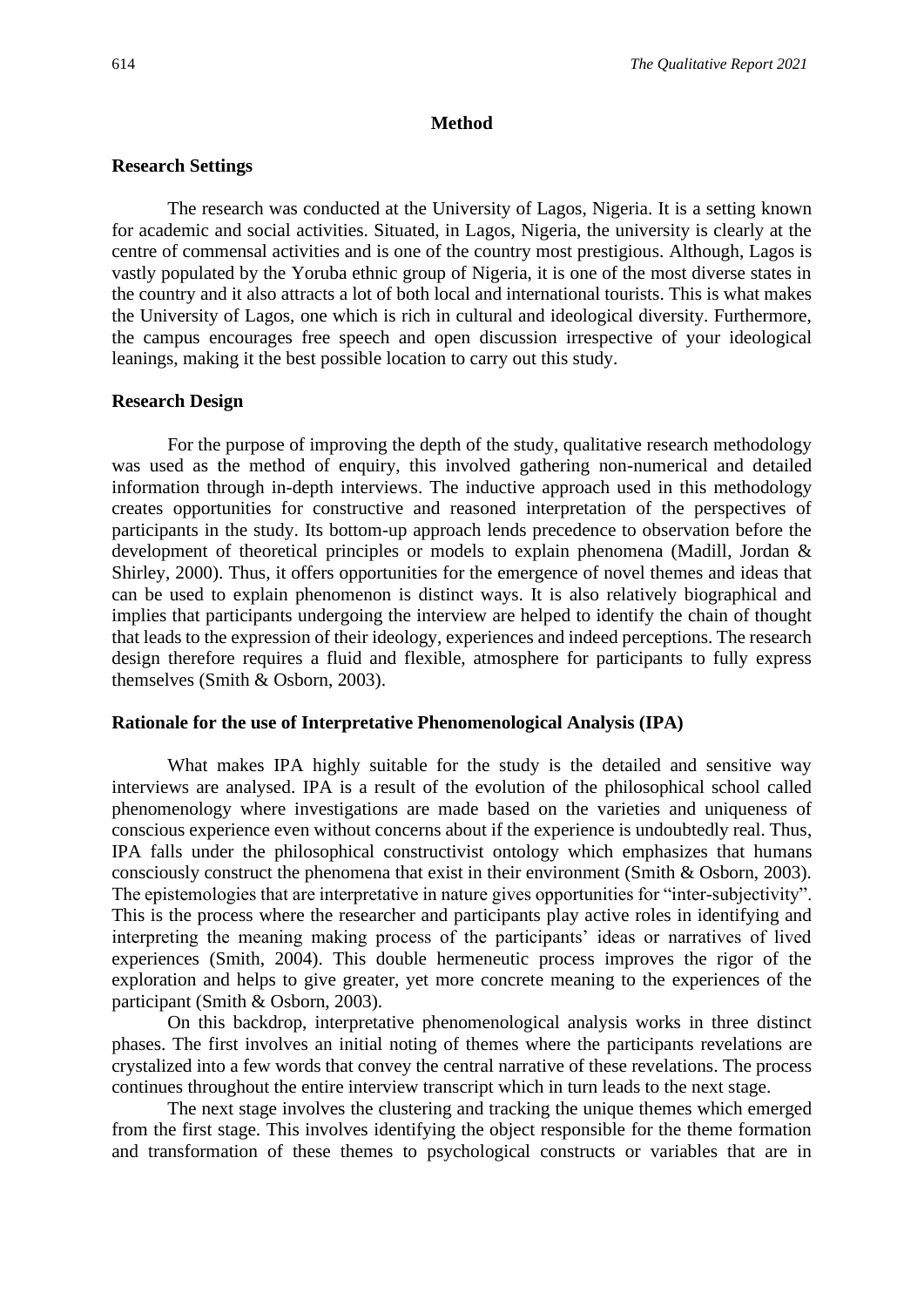congruence with it. This process is done for every single participant through the identification of relevant perceptual and experiential claims of each participant.

The final stage involves the final cluster of themes where the superordinate and subthemes are identified (see appendix). The number of participants contributing to each subtheme is identified and this is used to make logical conclusions (Smith & Osborn, 2003). All these three stages were applied in this study.

#### **Sampling Technique and Participants**

Participants in study were selected using a purposeful sampling strategy. This sampling technique involved the use of participants that have unique and homogenous characteristics for the study. In this study, we searched out for volunteers who were between their late adolescence and early adulthood (Ages 18-25). The criteria for selecting the participants were sexual activity and relatively high social exposure by our definition. It also involved the selection of participants who had a more liberal and less conservative view of sexual intercourse or sexual activity in its entirety. Four female participants who volunteered and met the participation requirements were selected and engaged for extensive interviews for the purpose of the study. According to Smith and Orsborn (2003) sample size is such a study is not much of concern but what is important here is the "thickness and richness" of the data. The participants in this study were undergraduates of the University of Lagos, Nigeria.

#### **The Interview Process**

The interview took place in a favourable environmental condition where participants were made to sign an informed consent form which was a contract to conceal their identity and assure them of confidentiality consistent with requirements of the American Psychological Association (APA). The questions asked in the interview were semi-structured questions that examined their perception of sex, attitude towards existing traditional sexual scripts, token resistance experience and how they felt during and after such experiences. Depending on the dynamic of response, participants were guided and directed around the scope of the research.

The interviews lasted a minimum of 10 minutes and a maximum of 25 minutes, each interview was recorded with an electronic reorder which was used to develop the initial transcript used for the study. The transcription of the interview was done verbatim as every word and emotion expressed by the participants was recoded. The standards for the transcriptions were done based on the standards set by Smith, Jarman, and Osborn (1999). Analysis was done on the interview using the standard guidelines for IPA as already stated.

However, for the purpose of clarity, it is imperative to reiterate once more that the process of doing the analysis followed an iterative and inductive cycle (Smith & Osborn, 2003). The first stage involved reading and re-reading through the entire transcript until we got to a point where we had a comprehensive understanding of what was in the transcript which led to the identification of themes in the first case. This largely consisted of our "stream of consciousness" in terms of the initial ideas, comments or words noted on the left-hand side of the margin of the original transcript.

 In the second stage of the analysis, the words or comments earlier noted on the left margin of the transcript were transformed into emergent theme titles and then listed them on the right-hand margin of the transcript. We ensured that the concise words or phrases captured the essential qualities of what was in the transcript.

 Subsequently, in the third stage, we linked the emergent theme titles to the transcript so as to explore the connection between them and indeed themes that were no convergent. The clustering of these themes was checked against the transcript to unsure that they were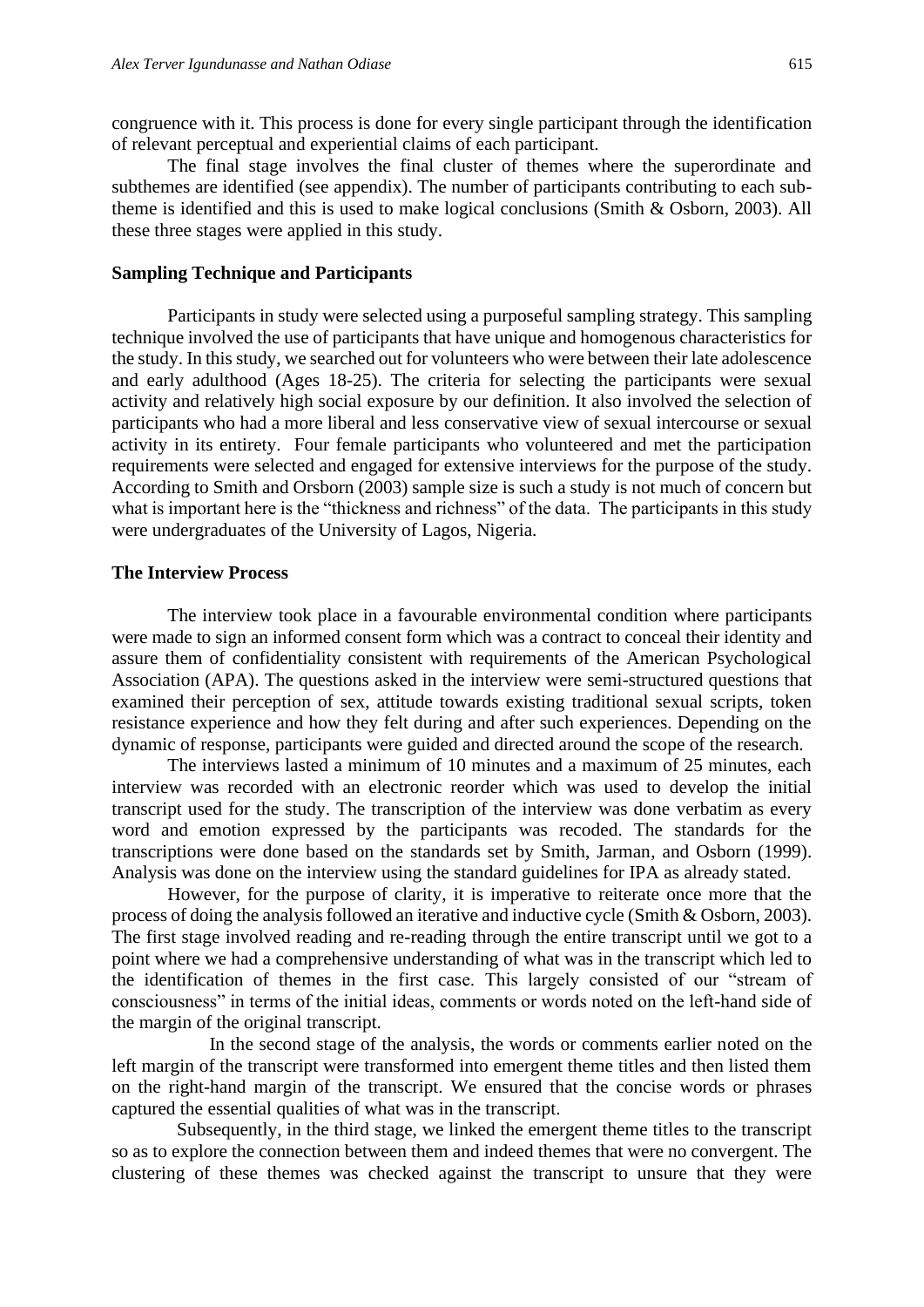reasonable reflections of the interviews conducted. At this juncture, the direct quotes were connected with each theme so that the original meaning of the theme was not lost in the process of interpretation.

 In the fourth stage, we compared the emergent themes to understand the commonalities or contradictions with each other. These sub-ordinate themes were then formulated into super-ordinate theme. We then created a table of overall themes as indicated in the appendix. The entire process involved going back and forth till we reached a point of data saturation.

#### **Analysis of Findings**

Contrary to the standards which inherently exist in social scripts, the study revealed novel results as to the underlying reasons for token resistance. The importance of this study is highlighted significantly by the profound amount of distinct themes that emerged in the study showing the uniqueness in the meaning making processes of the participants interviewed.

One major theme is one in which attention seeking was a key reason for token resistance to sex. It was conceded that due to the fact that men were highly predisposed to obeying traditional sexual scripts, they are more likely to persist in their demand of it. This persistence makes them vulnerable to the attention seeking tactics of the women who believe that initial refusal will motivate the men to persist in their demand for sex. For example, this was the reaction of participant 1 when asked if she had any experience where she resisted a sexual advance for its sake:

## *Yes, there was but I said no not because I wanted the person to persist but because I was trying to control myself*. (Participant 1)

Apart from the constant seeking of attention form their sexual partners, women who are highly conscious of the scripted belief that they are inclined to play "hard to get," many of them believe that it would be really personally gratifying and it would boost their personal pride of they do not conform. Thus, even if they intend to engage in sexual intercourse, they resist these advances because they feel that it would boost their personal pride or social image. For example, Participant 4 was asked why women say no when they don't really mean to say to say and this was what she had to say:

## …*You are saying no because you don't want him to think I gave in to easy or I don't want him to think I do it in any place.* (Participant 4)

Therefore, those who use personal pride a yardstick for refusal possess self-control and may be more inclined toward attaining a sense of emotional security before giving in. A clearer understanding was explored when participants resisted sexual advances because they felt the man was a potential mate and thus engaging in sexual activities may ruin the chances of consolidating prospective emotional relationship with him. This implies that, women who find a man desirable for a serious relationship like marriage or dating are more likely to resist than when they perceive the person as just a fling. Participant 2 and 4 had this to say about that:

...*that no I said was not because I was not in the mood. I was in the mood, but I want to start something real and I don't want it to be based on we had sex, so I want it to be real like let's just have a real thing*… (Participant 2)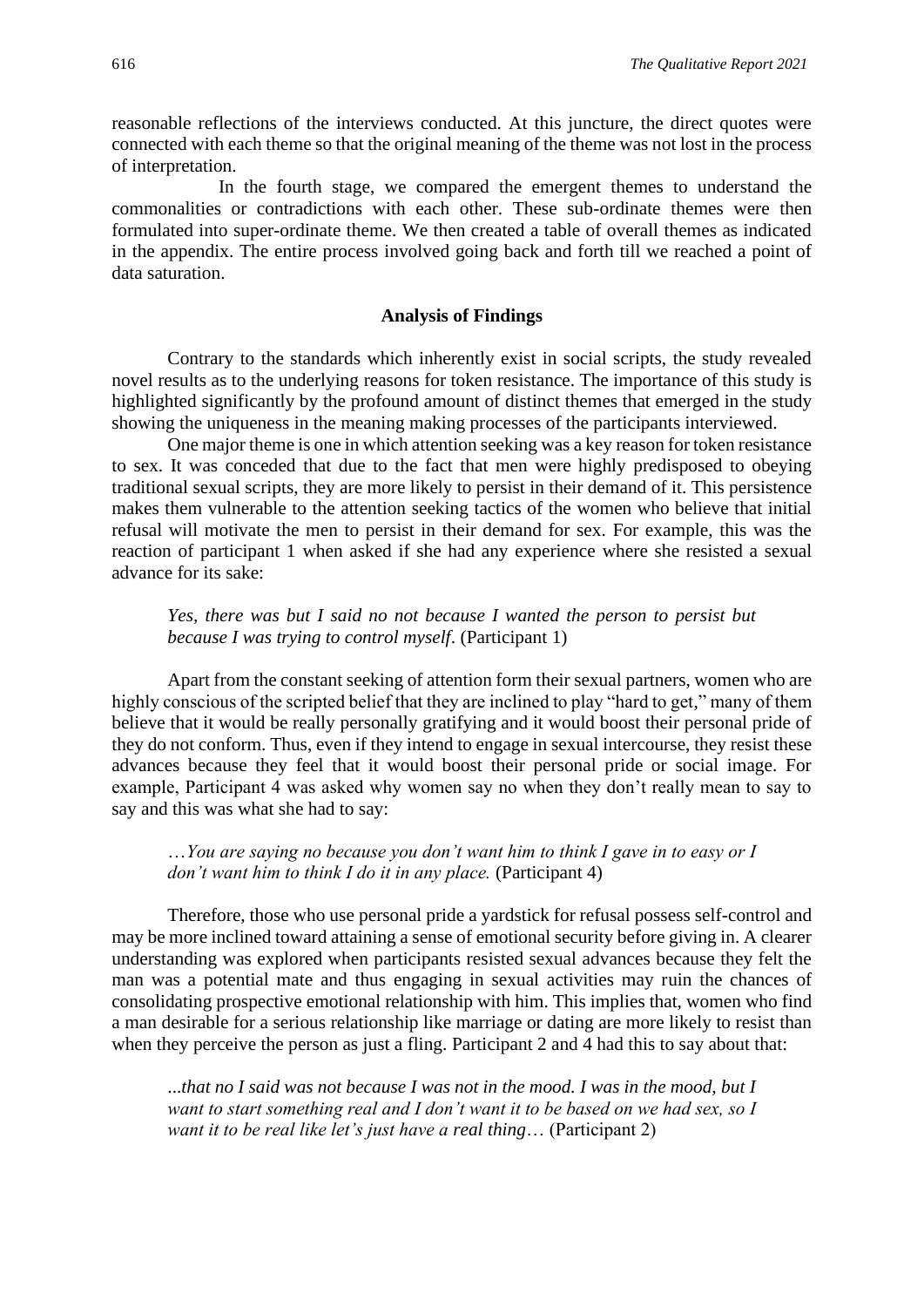The real thing here suggests a more stable relationship that could lead to marriage. Similarly, Participant 4 had this to say:

…*when there is emotional attachment, you care about what the other person thinks about you. When it is just sex, I don't care as long as we are doing it and we both enjoy it*… (Participant 4)

Furthermore, the response of Participant 2 is a reflection of the fact that sex is viewed as initial deterrent to the establishment of romantic relationship, but more to that it is also viewed as necessary in every relationship. In such instances, they still felt horrible at the fact that they are depriving the person they are attracted to of sexual activity and who they also intend to engage with by way of marriage. This mental conflict between their need to establish a strong romantic relationship and their strong desire to engage in sexual activity ultimately makes them revolt with themselves in some instances. This is clearly captured when participant 2 and 3 said the following:

*It was horrible. It takes self-control; it is not everybody that can do that.* (Participant 2)

*I was punishing myself, I won't say it is punishment but that is what people call it. How did what feel? The punishment*… (Participant 3)

Extending the narrative of resistance due cravings for increased attention, comes a rather novel angle where resistance is done to vindictively punish their sexual partners for a momentary misunderstanding. Participants conceded that whenever there exist a conflict between them and their partners or when they are unhappy with him about something, they are very inclined to resist sexual advances from their partners even when they intend to.

...*there are sometimes he wants it and I don't want it oh. If we are fighting or he doesn't give me what I want, may be material things and am like, he didn't give me so why will I give him*… (Participant 2)

*I remembered a time I was arguing about something….. He now said ok, let's go and have sex am like no! I don't want to. Not like I didn't want to but I was trying to make sure that we don't drift from the point.* (Participant 3)

The response form Participant 3 reflects the fact that whenever there are issues which are perceived to really important to her, she would rather not engage in sexual activity so as to convey to her partner the importance of the issues being discussed. Exploring this further, it was observed that sex may deter sexual partners from comprehending the issues in the relationship especially then it is considered pending and urgent.

It is important to note that participants conceded that there is always a mentalphysiological conflict between their conscious decisions and physiological cravings for sex. In these kinds of scenarios, resistance to sex became difficult to resist. This was captured in the following text:

*I wanted to say no cause there one other person in the room, but I could not because the physiological need was more so*…. (Participant 3)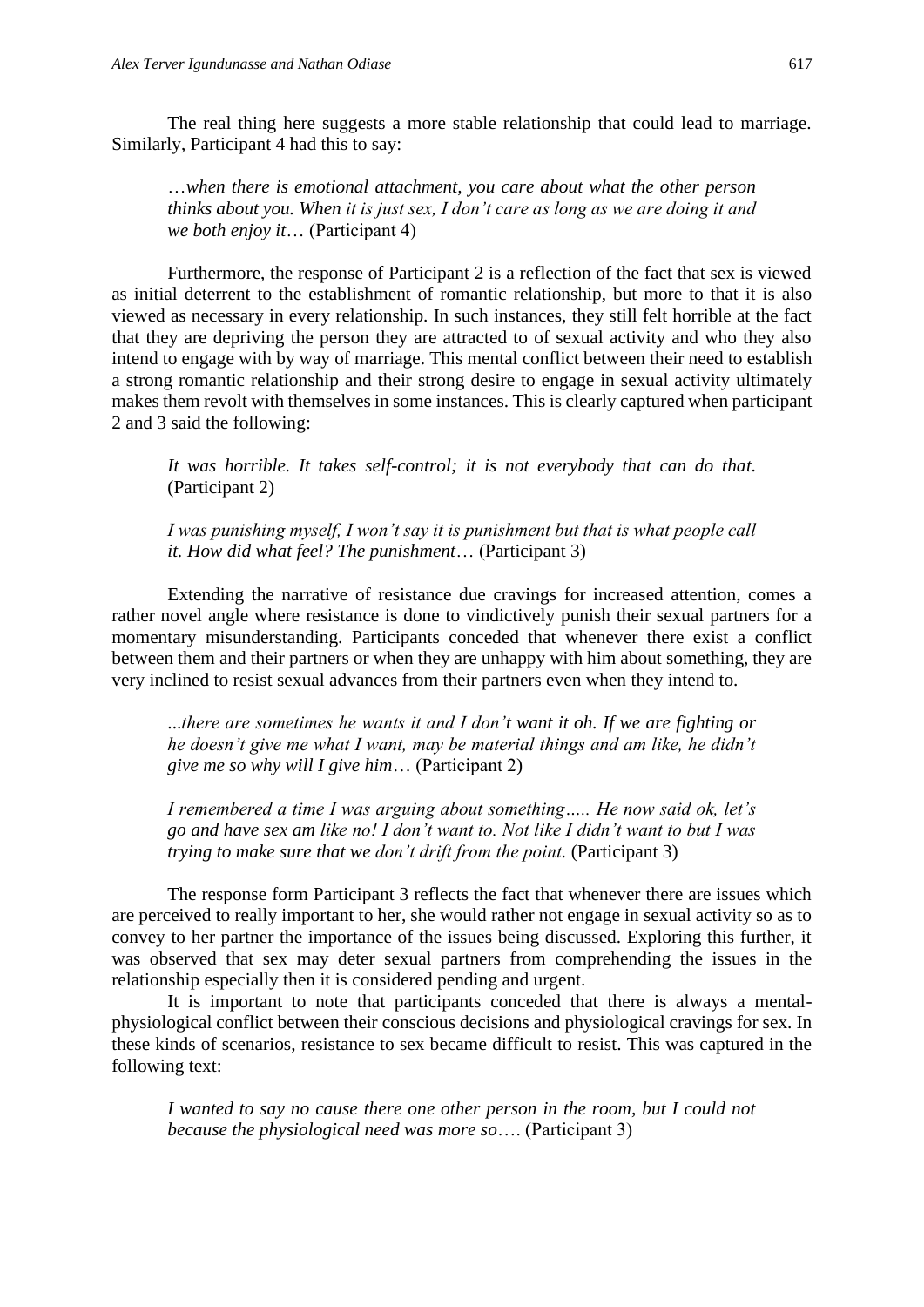This consolidates the narrative that token resistance requires a lot of self-control especially for ladies who have a personal goal to stay away from sex. Some of these "celibacy goals" may be as a result of the need for participants to attain mental clarity of relationship goals or due to personal moral or intrinsic values.

## …*In some cases, I felt bad cause I feel have fallen short of standard I made for myself so other cases I felt good other cases I felt indifferent*… (Participant 3)

Furthermore, when personal values influence token resistance, it is due to the fear that agreeing to engage in sexual activity may greatly affect personal pride and self-worth. Therefore, successful resistance is perceived by the ladies as a personal victory which is reinforced by stronger belief in themselves as a social actor. This is captured in the following example by participant 1.

## *I did not do anything with this person not because I did not want to but because I was able to control myself*… (Participant 1)

Environmental and proximal conditions within which sexual advances are made also helps in explaining how strong token resistance will be. Therefore, when a lady perceives that the condition within which sexual activity is demanded isn't comfortable for her, she is likely to resist even if she has the intent. A second layer of analysis is when it is perceived that this sexual advance reflects a pace in the friendship she cannot reasonably handle, she is very likely to resist.

...*I felt like it was not appropriate or the conditions weren't right and I actually wanted to, in fact, the no slipped out while I was still considering it*… (Participant 4)

Thus, even if she experiences internal discomfort for rejecting sexual advances even when there was the intention to do, she is likely to deal with this by some sort of rationalization. This implies that she begins to believe that it is for a good reason and probably the best possible foundation within which a successful relationship can be built upon, as seen in participant 4.

…*I didn't beat myself up too much about it because I felt oh well, it all for the best any way*... (Participant 4)

…*Sometimes, we enjoy the fact that we say know, we like the feeling of let him wait a little (laughs) then later you give in*… (Participant 2)

Despite the ease of sexual activity within relationships, it was revealed that token resistance may occur as a result of the need to reduce sexual intensity. This is in congruence with the response of Participant 2, where she states that she engages in token resistance because she doesn't want a relationship built on sex. Furthermore, Participant 4 suggested that she engages in token resistance when she perceives that sexual intensity is too high in the relationship.

…*it seems like the relationship itself was being centred on sex. There were times when we will spend the weekend together and we literarily don't know what to say to each other. So, we pick up our phone and we are on the net, you know that we are having sex*… (Participant 4)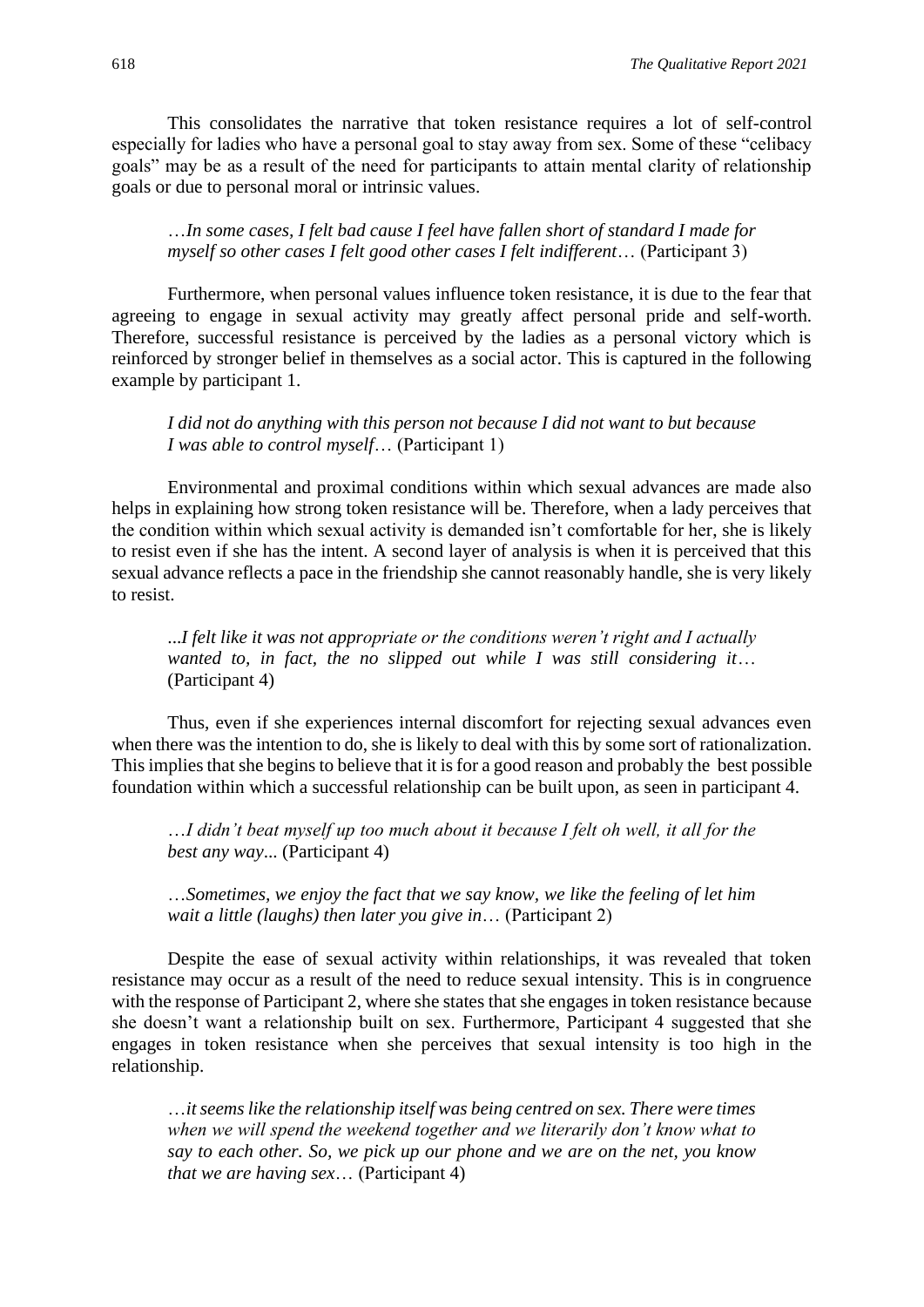Token resistance is also affected by how assertive the lady is and how well she is able to articulate her intention. When approached for sex in socially active settings, some find it difficult to say no due to the fear of social rejection or early childhood experiences. Those who have developed strong convictions may be stronger at resisting even despite the apparent consequences.

...*I get scared because I would if I say no, I would be harmed. So, I wouldn't be able to say anything and in those three occasions, I was saved by somebody who would call me*... (Participant 4)

Despite the high compliance to sexual or social scripts, token resistance is affected by several other underlying factors as revealed by the participants of the study. This reinforces the significance and categorical imperatives of individual differences and the need for contemporary research to explore them in detail.

#### **Discussion**

The main purpose of this research was to explore participants' perspective of token resistance in the Nigerian context. The themes that emerged from the study were reflective of dynamic nature of psychological processes existing within women and their sexuality (Walker, 1997). It challenges the traditional sexual scripts by establishing relatively novel and underlying reasons why women engage in token resistance to sex. It identifies key issues like personal pride, social perception, appropriate environmental condition and pace of emotional relationships as inherent reasons why women may say no to sexual advances when intending to say yes. It also identifies internal conflicts between choices and physiological cravings and fear. It also makes the person involved more aware of their emotions and the need to build relationships with less sexual activity. Furthermore, the desire to be in control and cravings for attention or affection are some of the underlying essential causes for token resistance.

In addition to the three reasons highlighted by Muehlenhard and Hollabaugh (1988) and also the memory consolidation hypothesis by Shotland and Hunter (1995), this study establishes new perspectives which are related to engaging in token resistance to strengthened romantic relationships. It also supports the notion that most women believe that token resistance is proactively necessary to sustain the spark and excitement in a relationship. They believe that total compliance to sexual request is detrimental to the focus on other relatively important issues in their emotional relationships. This study also adds that women who set goals to maintain sexual purity may see yielding to sexual advances as a hurtful outcome which can render them emotionally unstable. Finally, result from the interviews supports the fact that some participants view the existence of traditional sexual scrips as essential control mechanisms for improved social perception.

It is therefore recommended that further research should focus on the context or environment within which token resistance is likely to occur. That was explored in this study but not exhaustively. Further studies could consider asking participants "hypothetical questions" as to how they will likely act if advances were made in a different circumstance. Furthermore, a key social actor in token resistance to sex which wasn't extensively analysed in the study was the male counterparts who demand for sex. Future research should delve into exploring their perception about sexual double standards and identifying their mental state when there is a resistance. More, importantly, male counterparts may also have exhibited token resistance to sex. Therefore, this phenomenon need to be explored in future research to help do gender based comparative analysis.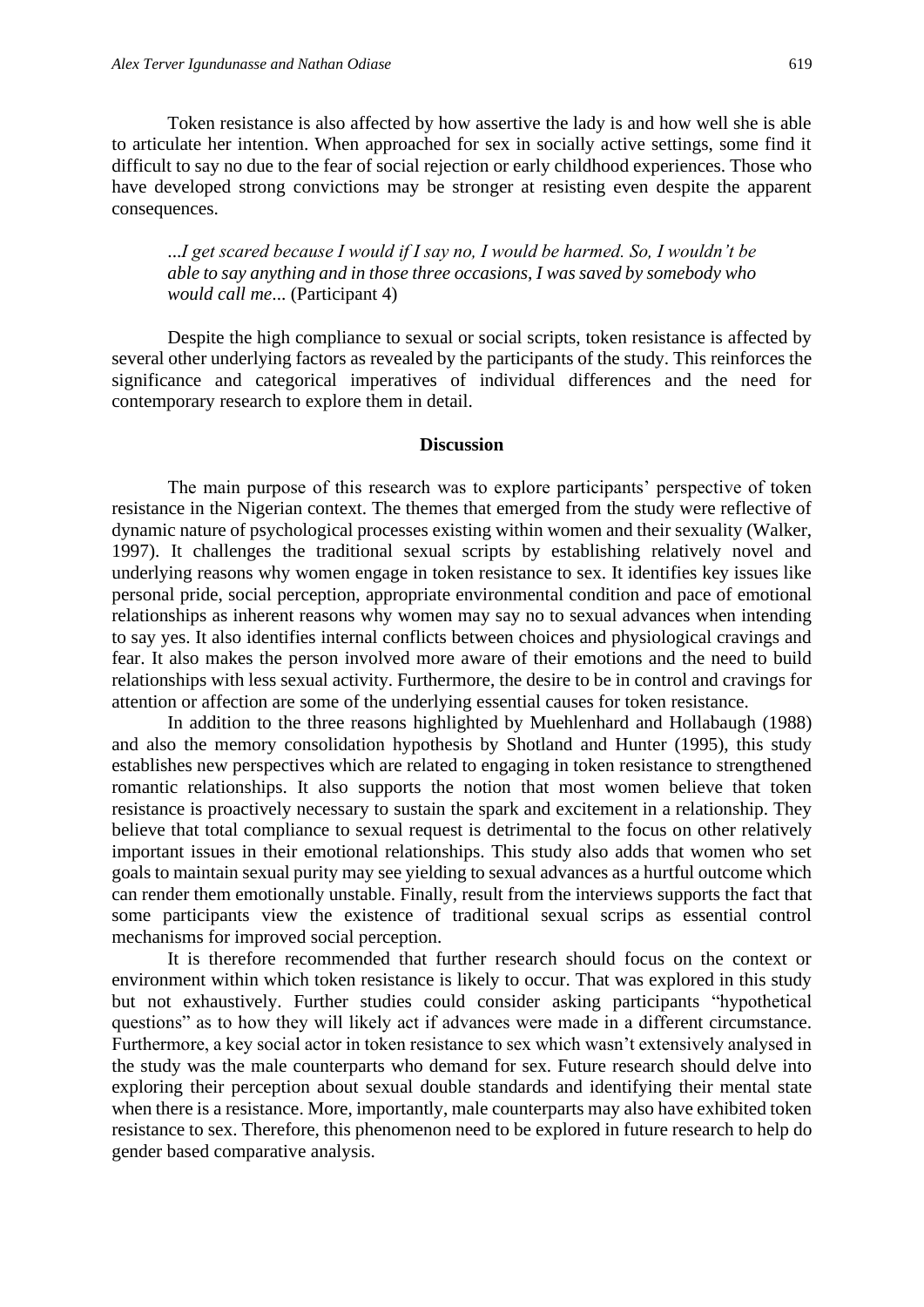#### **References**

- Ayansiji, W. A. (2010). *The adolescents sex-related problems and the role of the counsellor.*  (Unpublished Master's Thesis), University of Lagos, Nigeria.
- Baumeister, R. F., & Leary, M. R. (1995). The need to belong: Desire for interpersonal attachments as a fundamental human motivation. *Psychological Bulletin, 117*(3), 497– 529. doi:10.1037/0033-2909.117.3.497
- Bhattacharyya, R. (2014). Understanding the spatialities of sexual assault against Indian women in India. *Gender, Place & Culture, 22*(9), 1340–1356. doi:10.1080/ 0966369x.2014.969684
- Bhattacharyya, R. (2016a). Street violence against Indian women in India: Mapping prevention strategies*. Asian Social Work and Policy Review*, *10*(3), 311-325, DOI:10.1111/aswp.12099
- Bhattacharyya, R. (2016b). Gender discriminatory attitude-an example from the UK. *Souvenir Fourth Convention of Gauhati University Alumni Association*. Retrieved 27 December 2017 from, [https://www.researchgate.net/publication/306379991](about:blank)  [\\_Gender\\_Discriminatory\\_Attitude\\_-An\\_Example\\_from\\_the\\_UK](about:blank)
- Bronstein, C. (2005). Representing the third wave: Mainstream print media framing of a new feminist movement. *Journalism & Mass Communication Quarterly, 82*(4), 783–803. doi:10.1177/107769900508200403
- Burkett, M., & Hamilton, K. (2012). Post-feminist sexual agency: Young women's negotiation of sexual consent. *Sexualities, 15*, 815-833.
- Canan, S. N., Jozkowski, K. N., & Crawford, B. L. (2016). Sexual assault supportive attitudes: Rape myth acceptance and token resistance in Greek and non-Greek college students from two university samples in the United States. *Journal of Interpersonal Violence, 33*(22), 3502–3530. doi:10.1177/0886260516636064
- Deaux, K., & Major, B. (1987). Putting gender into context: An interactive model of genderrelated behavior. *Psychological Review*, 94, 369–389. doi:10.1037/0033- 295X.94.3.369
- DeLamater, J. D., & MacCorquodale, P. (1979)*. Premarital sexuality: Attitudes, relationships, behaviors*. University of Wisconsin Press.
- Koukounas, E., & Letch, N. M. (2001). Psychological correlates of perception of sexual intent in women. *The Journal of Social Psychology, 141*(4), 443–456. doi:10.1080/00224540109600564
- Locke, B. D., & Mahalik, J. R. (2005). Examining masculinity norms, problem drinking, and athletic involvement as predictors of sexual aggression in college men. *Journal of Counseling Psychology, 52*(3), 279–283. doi:10.1037/0022-0167.52.3.279
- Madill, A., Jordan, A., & Shirley, C. (2000). Objectivity and reliability in qualitative analysis: Realist, contextualist and radical constructionist epistemologies. *British Journal of Psychology, 91*(1), 1–20. doi:10.1348/000712600161646
- Muehlenhard, C. L. (1988). "Nice women" don't say yes and "real men" don't say no. *Women & Therapy, 7*(2-3), 95–108. doi:10.1300/j015v07n02\_08
- Muehlenhard, C. L. (2011). Examining stereotypes about token resistance to sex. *Psychology of Women Quarterly* 35, 676-683, DOI: 10.1177/0361684311426689
- Muehlenhard, C. L., & Hollabaugh, L. C. (1988). Do women sometimes say no when they mean yes? The prevalence and correlates of women's token resistance to sex. *Journal of Personality and Social Psychology*, 54, 872–879. doi:10.1037/0022-3514.54.5.872
- Muehlenhard, C. L., & McCoy, M. L. (1991). Double standard/double bind: The sexual double standard and women's communication about sex. *Psychology of Women Quarterly*, 15, 447–461. doi:10.1111/j.1471-6402.1991.tb00420.x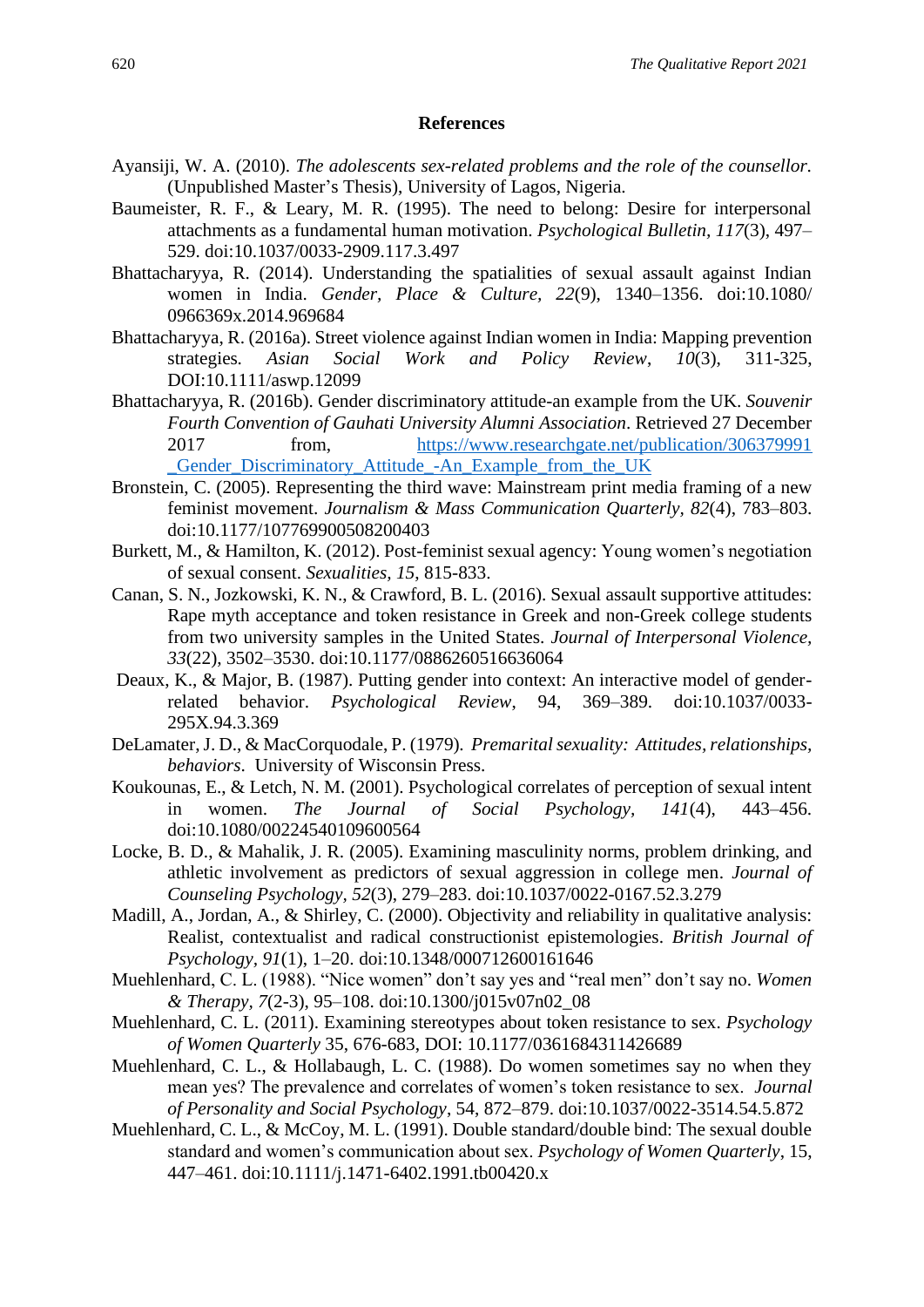- Muehlenhard, C. L., & MacNaughtonm, J. S. (1988). Women's beliefs about women who "lead men on." *Journal of Social and Clinical Psychology*, 7, 65–79.
- Muehlenhard, C. L., & Rodgers, C. S. (1998). Token resistance to sex: New perspectives on an old stereotype. *Psychology of Women Quarterly, 22*, 443–463. doi:10.1111/j.1471- 6402. 1998.tb00167.x
- Nakpodia, F., Shrives, P. J., & Sorour, M. K. (2018). Examining the link between religion and corporate governance: Insights from Nigeria. *Business & Society*, 59(5), 956-994. doi:10.1177/0007650317745852
- Onyemelukwe, I. M., & Achor, P. E. (2013). Deviant sex behaviour among adolescents: Some tit-bits for counselling purposes. *The Counsellor 12*(1) 34-47.
- Perper, T., & Weis, D. L. (1987). Proceptive and rejective strategies of U.S. and Canadian college women. *Journal of Sex Research, 23*(4), 455–480. doi:10.1080/00224498709551385
- Rutherford, A. (2011). From the ground up. *Psychology of Women Quarterly, 35*(1), 175–179. doi:10.1177/0361684310395912
- Shafer, A., Ortiz, R. R., Thompson, B., & Huemmer, J. (2018). The role of hypermasculinity, token resistance, rape myth, and assertive sexual consent communication among college men. *Journal of Adolescent Health, 62*(3), S44–S50. doi:10.1016/j.jadohealth.2017.10.015
- Shotland, R. L., & Goodstein, L. (1992). Sexual precedence reduces the perceived legitimacy of sexual arousal: An examination of attributions concerning date rape and consensual sex. *Personality and Social Psychology Bulletin*, 18,756–764.
- Shotland, R. L., & Hunter, B. A. (1995). Women's "token resistant" and compliant sexual behaviors are related to uncertain sexual intentions and rape. *Personality and Social Psychology Bulletin, 21*(3), 226–236. doi:10.1177/0146167295213004
- Smith, J. A. (2004). Reflecting on the development of Interpretative Phenomenological Analysis and its contribution to qualitative research in psychology. *Qualitative Research in Psychology, 1,* 39-54.
- Smith, J. A., Jarman, M., & Osborn, M. (1999). Doing Interpretative Phenomenological Analysis. N M. Murray K. Chamberlain (Eds.), *Qualitative health psychology: Theories and methods*, (pp. 218–240). Sage. doi:10.4135/9781446217870.n14
- Smith, J. A., & Osborn, M. (2003). Interpretative Phenomenological Analysis. In J. A. Smith (Ed.), *Qualitative psychology: A practical guide to research methods* (pp. 51-80). Sage.
- Walker, S. J. (1997). When "no" becomes "yes": Why girls and women consent to unwanted sex. *Applied and Preventive Psychology*, 6,157–166.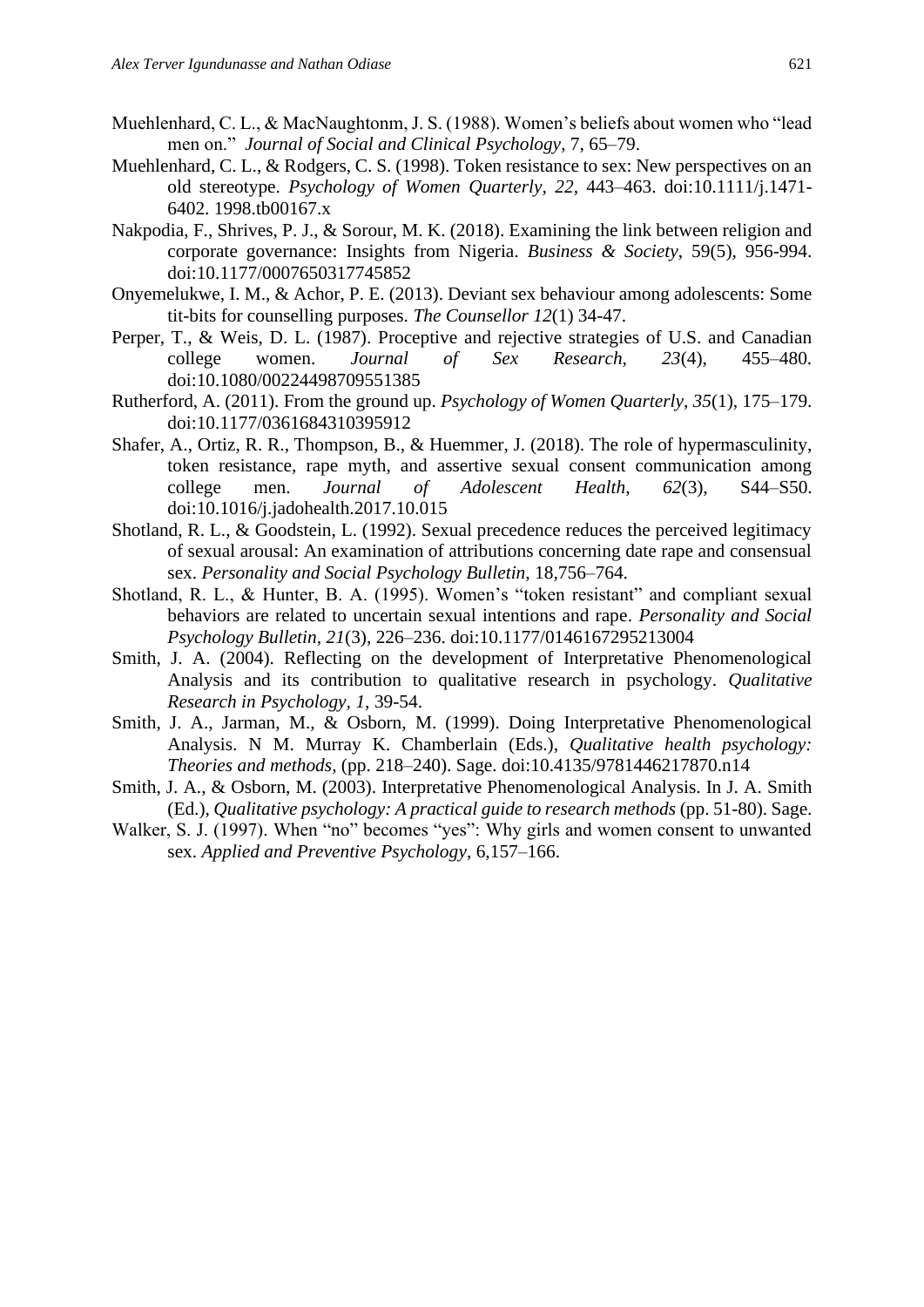| <b>Superordinate theme:</b>          | <b>Participants</b><br>contributing to this<br>theme. | <b>Subthemes</b>                                                                       | Participants<br>contributing to this<br>sub-theme. |
|--------------------------------------|-------------------------------------------------------|----------------------------------------------------------------------------------------|----------------------------------------------------|
| <b>Perception about self</b>         | All participants<br>except 4                          | Highly irritable                                                                       | 1                                                  |
|                                      |                                                       | Socially active                                                                        | 1                                                  |
|                                      |                                                       | Nice crazy person                                                                      | 1                                                  |
|                                      |                                                       | <b>Mood Swings</b>                                                                     | 1, 2                                               |
|                                      |                                                       | phlegmatic sanguine                                                                    | 3                                                  |
|                                      |                                                       | studies environment                                                                    | $\mathfrak{Z}$                                     |
| <b>Perception of Sex</b>             | All participants                                      | Consensual Intercourse                                                                 | 1, 2                                               |
|                                      |                                                       | Neutral Perception                                                                     | 1                                                  |
|                                      |                                                       | Easy to get                                                                            | 2                                                  |
|                                      |                                                       | Emotional attachment absent in<br>recent sex                                           | $\overline{2}$                                     |
|                                      |                                                       | Sex is overrated-perceived as<br>big<br>Sex is underrated-perceived<br>without respect | 3                                                  |
|                                      |                                                       | Sex should be solemn                                                                   | 3                                                  |
|                                      |                                                       | Having a bucket list                                                                   | 3                                                  |
|                                      |                                                       | For social excitement                                                                  | 3                                                  |
|                                      |                                                       | Should be attracted to sexual                                                          | 3                                                  |
|                                      |                                                       | partners<br>Reproductive process                                                       | 4                                                  |
|                                      |                                                       | Brings about shame in some<br>culture                                                  | 4                                                  |
|                                      |                                                       | Liberal towards sex                                                                    | 4                                                  |
| <b>Experience of Sexual Advances</b> | All participants                                      | Mistaken for a prostitute                                                              | 1                                                  |
|                                      |                                                       | Insightful about male sexual<br>advancement<br>for sex                                 | 1                                                  |
|                                      |                                                       | Indirect physical sexual<br>advances                                                   | 1                                                  |
|                                      |                                                       | Felt uncomfortable                                                                     | 1                                                  |
|                                      |                                                       | Irritating when no in mood                                                             | $\overline{2}$                                     |
|                                      |                                                       | Initially masturbation at 17                                                           | 3                                                  |
|                                      |                                                       | Painful experience                                                                     | 3                                                  |
|                                      |                                                       | Was impressed with direct                                                              | $\overline{4}$                                     |

about demand for sex

## **Appendix**

## *Overall Table of Themes*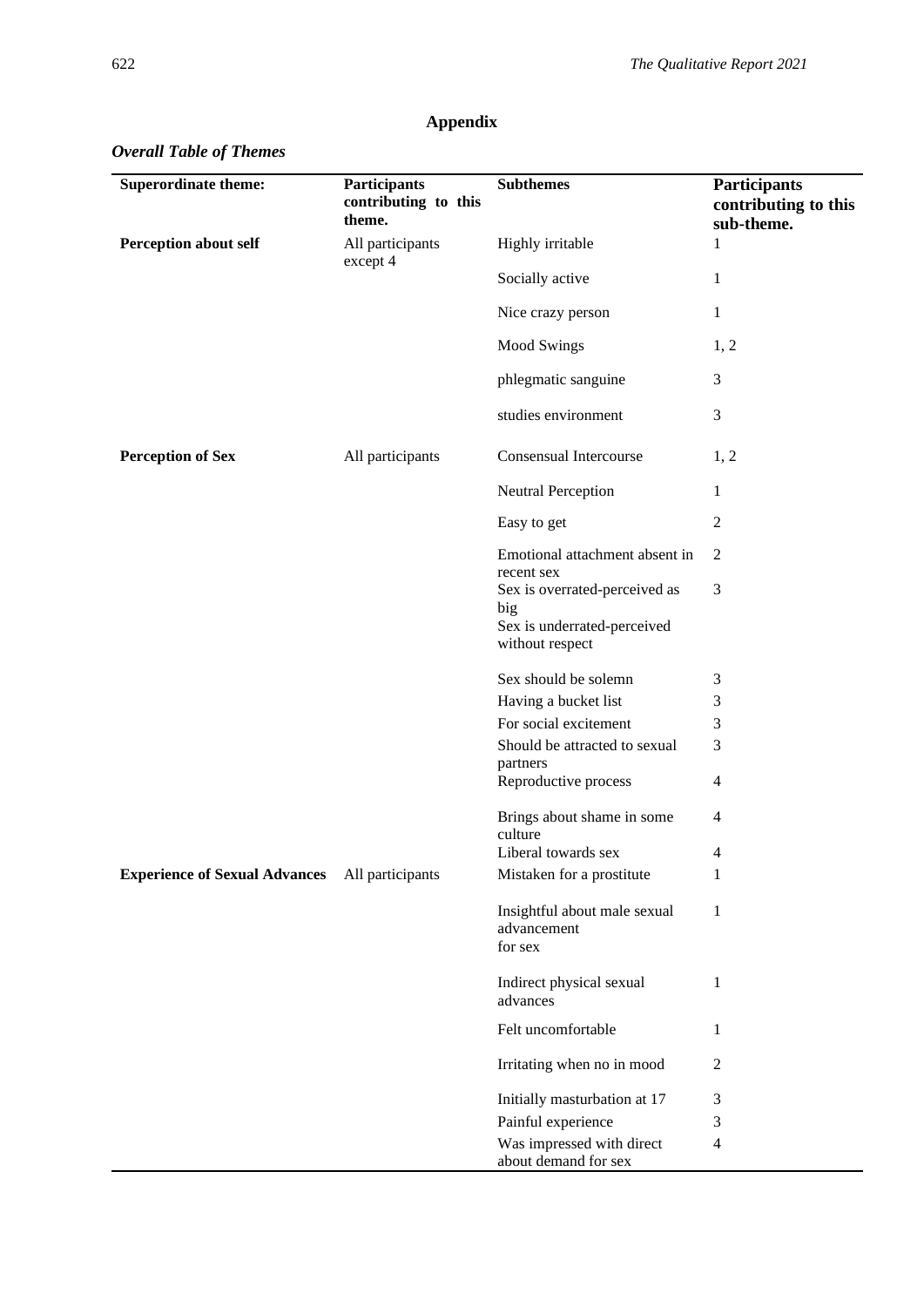| <b>Token Resistance</b>            | All participants | Advances came during<br>modelling career<br>Rejected advances consistent | $\overline{4}$<br>1 |
|------------------------------------|------------------|--------------------------------------------------------------------------|---------------------|
|                                    |                  | with intention                                                           |                     |
|                                    |                  | Couldn't trust anyone                                                    | 1                   |
|                                    |                  | Emotional attachment present                                             | 1                   |
|                                    |                  | Conceded out of pity                                                     | 1                   |
|                                    |                  | Felt regrets after concession<br>Guilty feelings                         | 1                   |
|                                    |                  | Avoids token resistance                                                  | 1                   |
|                                    |                  | scenarios<br>Personal pride most important                               | 1                   |
|                                    |                  | Persistence from guy                                                     | $\overline{2}$      |
|                                    |                  | Didn't want a relationship built                                         | 2, 4                |
|                                    |                  | on sex                                                                   |                     |
|                                    |                  | "Didn't want to be a side chick                                          | $\boldsymbol{2}$    |
|                                    |                  | Some guys are skilful at<br>persisting                                   | $\overline{c}$      |
|                                    |                  | Token resistance to avoid drift                                          | 3                   |
|                                    |                  | from the point                                                           |                     |
|                                    |                  | Wanted to prove a point                                                  | 3                   |
|                                    |                  | Felt it was inappropriate                                                | 4                   |
| <b>Feelings towards resistance</b> | All participants | Felt proud                                                               | 1                   |
|                                    |                  | Gratification for self-control                                           | 1                   |
|                                    |                  | Initially felt down                                                      | 1                   |
|                                    |                  | Token<br>resistance<br>increases                                         | 1                   |
|                                    |                  | personal pride<br>Felt horrible                                          | $\overline{c}$      |
|                                    |                  | Difficult                                                                | 2                   |
|                                    |                  | Felt like she was punishing<br>herself                                   | 3                   |
|                                    |                  | Felt bad due to persistence                                              | 3                   |
|                                    |                  | Felt he perceived her as loose                                           | 3                   |
|                                    |                  | Felt disappointed                                                        | 3                   |
|                                    |                  | Felt awkward                                                             | 4                   |
|                                    |                  | Wasn't comfortable                                                       | 4                   |
| <b>Rationale for Resistance</b>    | All participants | Emotionally attached                                                     | 1                   |
|                                    |                  | Full knowledge of relationship<br>definition                             | 1                   |
|                                    |                  | Personal pride                                                           | 1                   |
|                                    |                  | Personal gratification                                                   | 1                   |
|                                    |                  |                                                                          |                     |